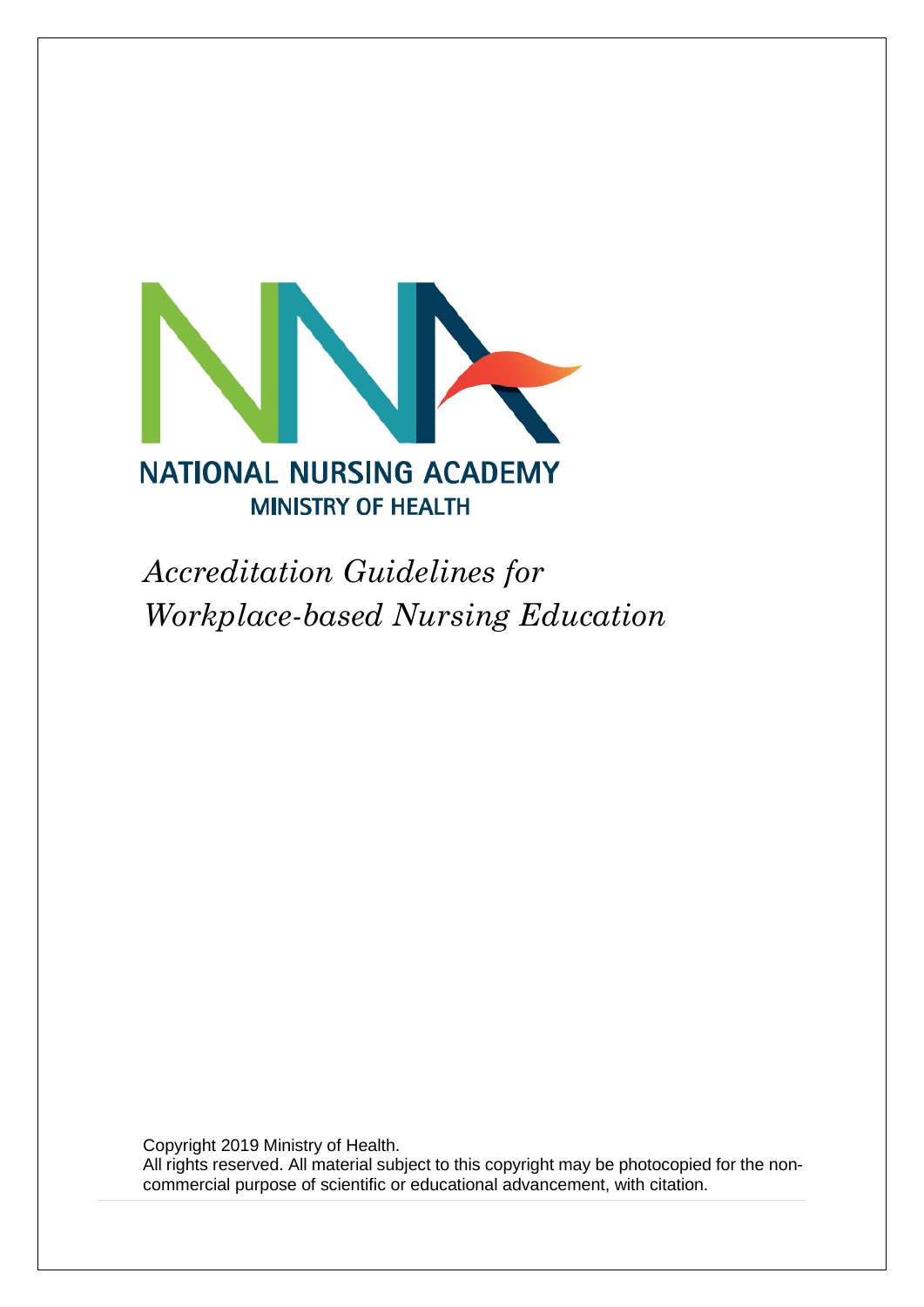# **Contents**

| 2. |                                                                                               |
|----|-----------------------------------------------------------------------------------------------|
| 3. |                                                                                               |
|    | $\bullet$                                                                                     |
|    | ٠                                                                                             |
|    | $\bullet$                                                                                     |
|    | $\bullet$                                                                                     |
| 4. |                                                                                               |
| 5. |                                                                                               |
| 6. |                                                                                               |
| 7. |                                                                                               |
| 8. |                                                                                               |
| 9. |                                                                                               |
|    | Appendix 1 – National Nursing Academy (NNA) Accreditation Process for Workplace-<br>$\bullet$ |
|    | ٠                                                                                             |
|    | Appendix 3 - Self-Evaluation Report for Workplace-Based Nursing Education 10<br>$\bullet$     |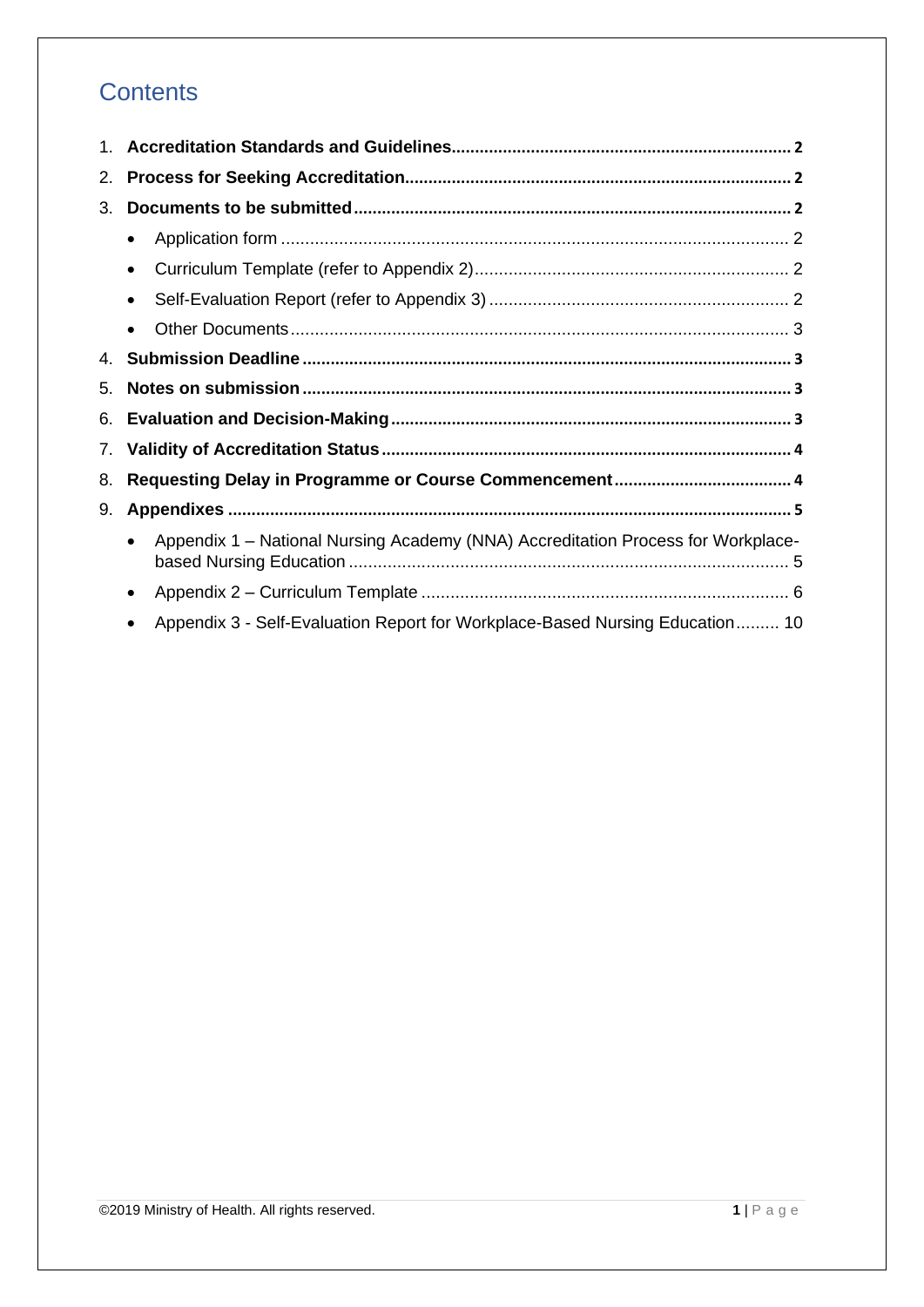## <span id="page-2-0"></span>Accreditation Standards and Guidelines

The National Nursing Academy (NNA) standards and accreditation process are applicable to all educational programmes and courses developed and delivered at the workplace that demonstrate a high level of quality and adhere to the NNA standards for workplace-based nursing education.

NNA accreditation will help healthcare organisations or equivalent establishment(s) that have developed educational programmes and courses for continuing professional education for nurses to meet the following objectives:

- 1. To ensure the quality of the programmes and courses meet the NNA standards for workplace-based nursing education
- 2. To facilitate the portability of competencies across healthcare institutions or settings
- 3. To facilitate recognition of prior learning between healthcare and academic institutions through advanced standing (i.e. transfer of credits to recognise workplace-based learning)

## <span id="page-2-1"></span>Process for Seeking Accreditation

Please refer to Appendix 1 for the NNA accreditation process for workplace-based nursing education.

## <span id="page-2-2"></span>Documents to be submitted

The application comprises the following documents

## <span id="page-2-3"></span>1. Application form

## <span id="page-2-4"></span>2. Curriculum Template (refer to Appendix 2)

This comprises the programme or course needs statement and how it is translated to the required aims and learning outcomes. Assessment methodologies and component weightage should be identified in order to provide a formal measurement of learning outcomes and to provide an indication of successful programme or course completion. Programme or course evaluation strategy should be stated for the purpose of improving the programme or course.

## <span id="page-2-5"></span>3. Self-Evaluation Report (refer to Appendix 3)

This is a checklist which will be used by the NNA panel when evaluating the application. It includes a list of sources of evidence, which must demonstrate how the nursing programme or course has met the NNA's standards for workplace-based nursing education.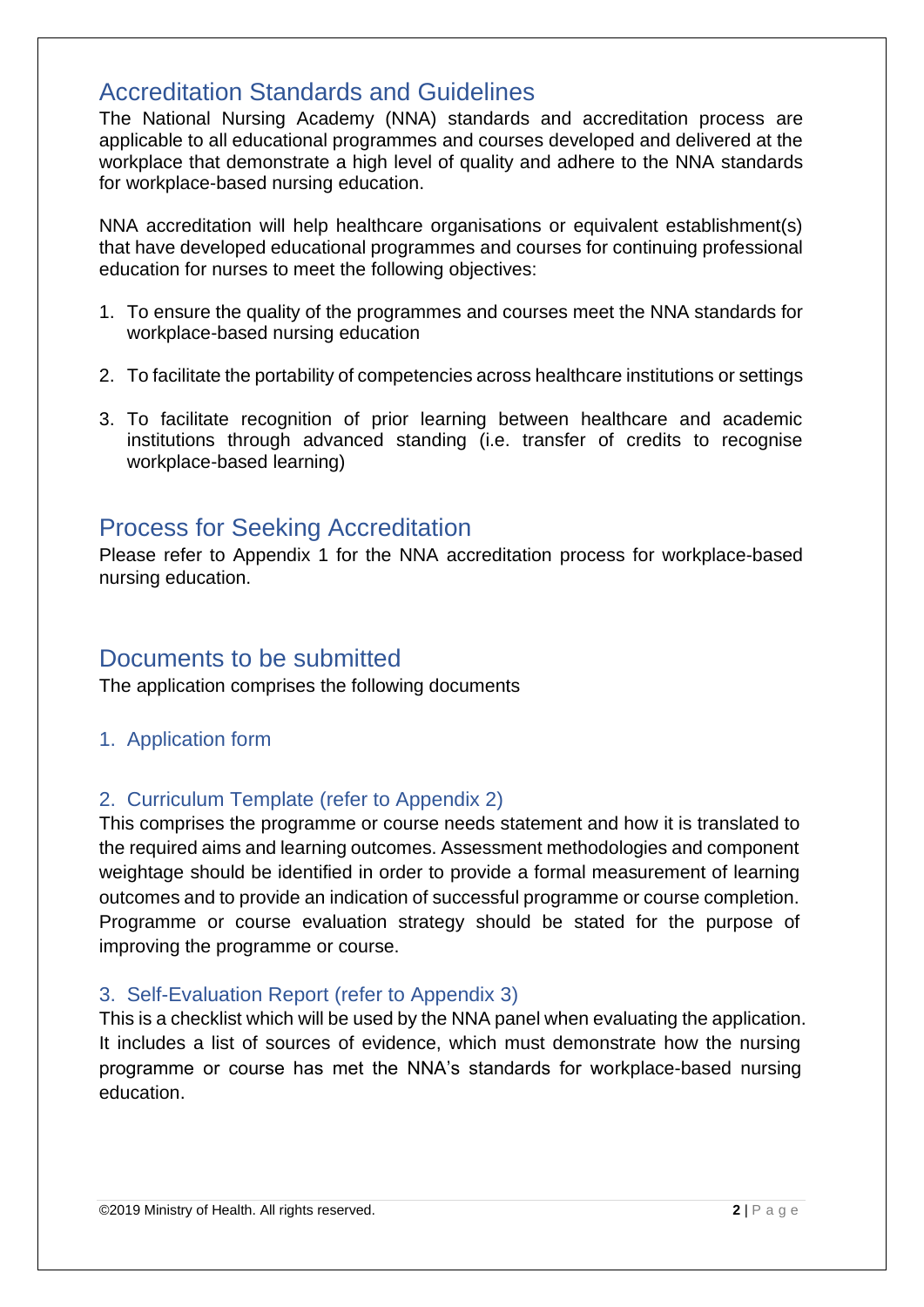### <span id="page-3-0"></span>4. Other Documents

Evidence to support the need for the programme or course, which directs the aims and learning outcomes and includes a list of sources of evidence stated in 3.

The respective institution's educators or equivalent should review the application for completeness prior to submission. Incomplete applications will be returned and a new submission is required.

# <span id="page-3-1"></span>Submission Deadline

Applications for course accreditation can be submitted within the first week of every odd-numbered month. An additional day will be added for months with public holidays within the first week. Applications received by this deadline will be evaluated in the same calendar month. Submissions received after the deadline will be evaluated in the next cycle.

## *The application must be received by the NNA secretariat at least four months prior to the programme commencement date.*

## <span id="page-3-2"></span>Notes on submission

- 1. The curriculum must be bound and pages numbered sequentially
- 2. By submitting the above documents to NNA, the applicant agrees that NNA may collect, use and disclose the organisation and personal data, as provided in the documents to facilitate the accreditation process.
- 3. The NNA reserves the right to make on-site visits and review relevant programme or course documents.
- 4. The education and training provider shall notify NNA of major ad-hoc curriculum revisions e.g. addition or removal of module(s) in writing stating the changes and reason(s) for revision. NNA reserves the right to request for re-submission of curriculum or on-site visits.

# <span id="page-3-3"></span>Evaluation and Decision-Making

The NNA secretariat will convene and appoint an evaluation panel comprising an education administrator and appointed NNA evaluators to conduct the evaluation.

All accreditation decisions made by NNA are final and no correspondence or appeal will be entertained.

The NNA secretariat will inform the applicants of the outcome of the accreditation.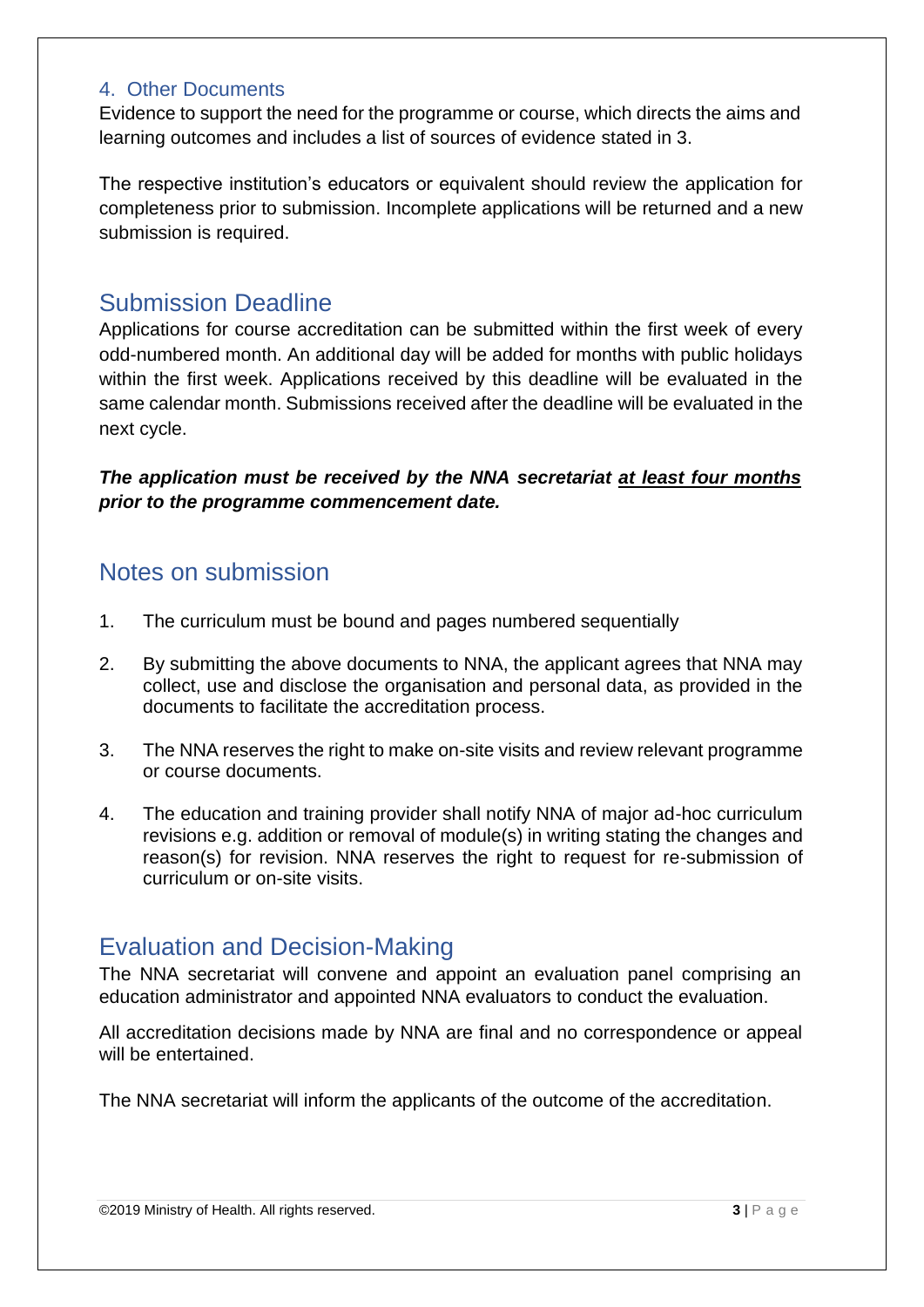# <span id="page-4-0"></span>Validity of Accreditation Status

When accreditation is awarded in writing by the NNA, the accreditation status is effective on the date of the award. The validity of accreditation is as follows:

- **Initial or First Accreditation:** three-year period
- **Subsequent Accreditation:** five-year period

Application for re-accreditation should be made four months before the end of the existing validity period.

# <span id="page-4-1"></span>Requesting Delay in Programme or Course Commencement

The programme or course must commence within six months of accreditation being awarded. If there have been operational changes or events beyond the control of the institution that may delay the commencement of programme or course previously declared to the NNA, the programme or course co-ordinator may make a formal written request for a delay in commencement date for up to six months. The formal written request must be submitted to the NNA secretariat one month before the original course commencement date. Only one request for delay may be granted during the current validity period of the programme's accreditation status.

The NNA may revoke the accreditation if the programme is not launched within the given period.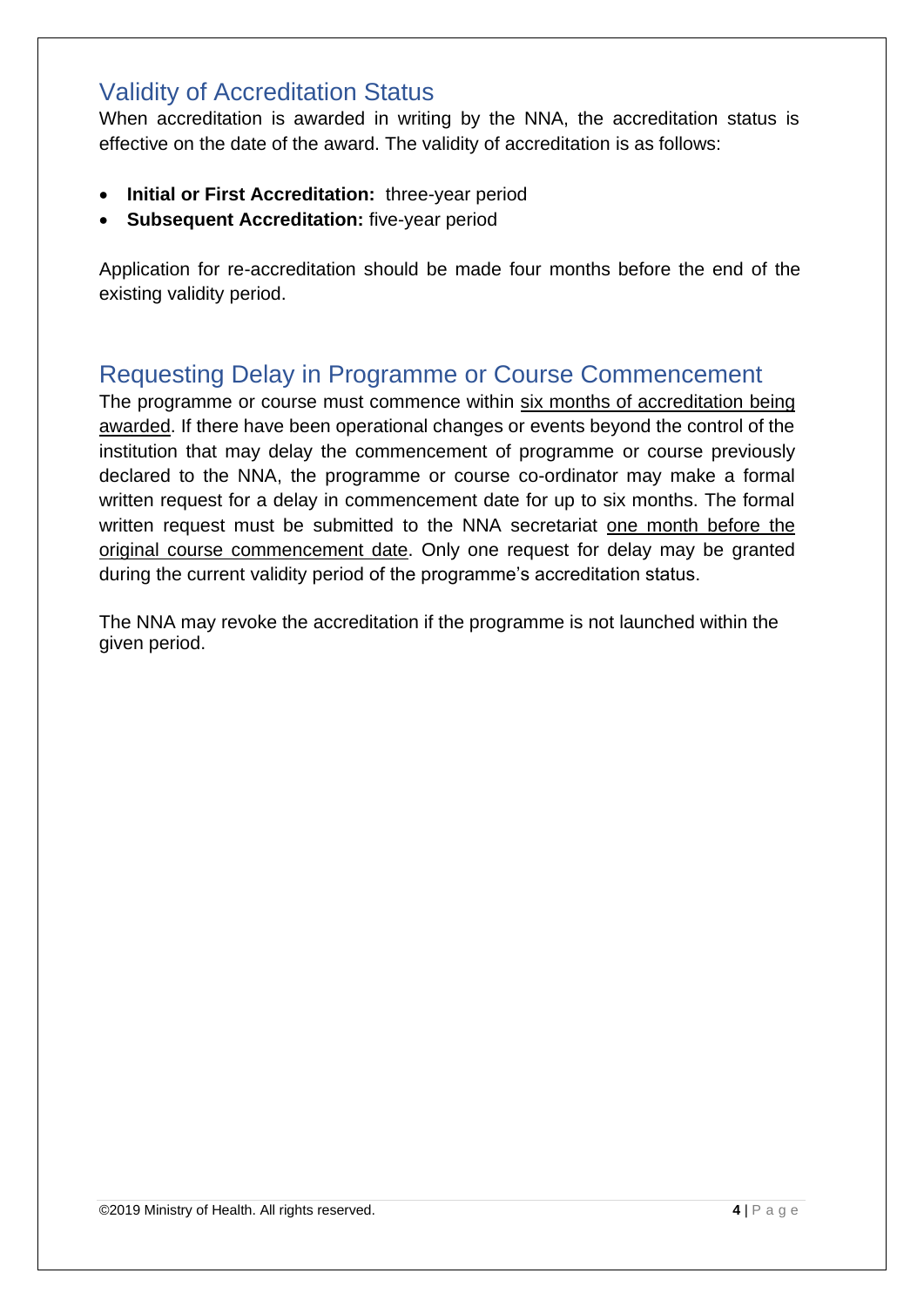# Appendixes

## Appendix 1 – National Nursing Academy (NNA) Accreditation Process for Workplace-based Nursing Education



<span id="page-5-1"></span><span id="page-5-0"></span>**\*Note**: NNA reserves the right to modify the accreditation timeline and requirements from time to time at its discretion. All changes will be posted on the NNA website. Applicants should check the website for updates before submitting applications.

©2019 Ministry of Health. All rights reserved **5** | P a g e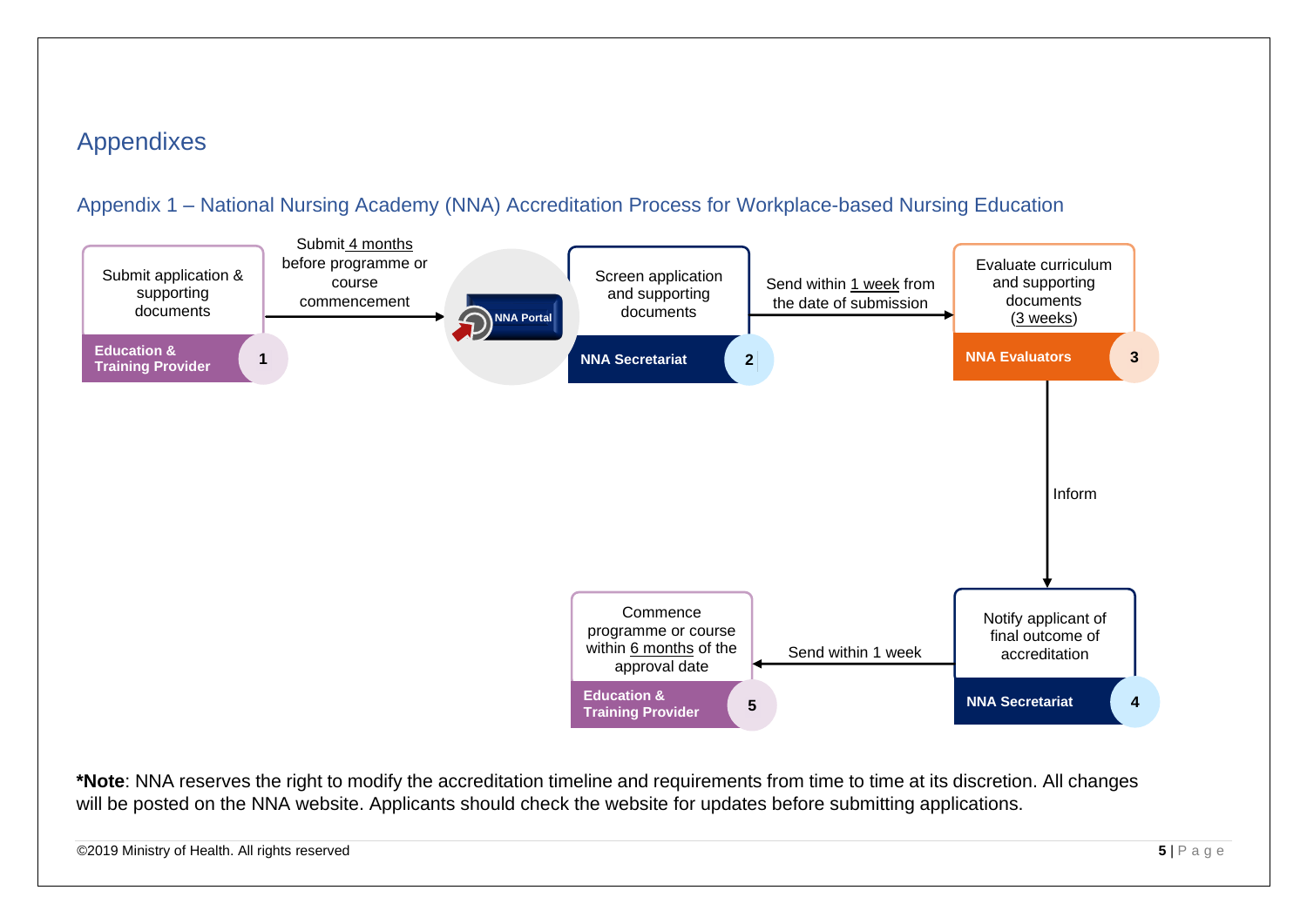## <span id="page-6-0"></span>Appendix 2 – Curriculum Template

#### **NAME OF INSTITUTION**

*(Institution championing this programme)*

#### **TITLE OF PROGRAMME**

#### **TITLE OF CERTIFICATE AWARD**

*(Certificate of Competence / Certificate of Completion)*

#### **PROGRAMME / COURSE COORDINATOR**

*(e.g. Nurse Educator, Nursing Division or equivalent)* 

The programme / course is led by (name) a Registered Nurse……. with (xx) qualifications in (xx areas)

#### **CURRICULUM PLANNING COMMITTEE**

*[List of members who developed the curriculum (including their designation and& area(/s) of expertise]*

#### **NEED FOR THE COURSE**

*(Describe why there is a need for this programme or course, and the findings of the needs assessment.)*

| <b>DURATION OF THE COURSE</b> | XX months/weeks/days    |
|-------------------------------|-------------------------|
| Theoretical component:        | XX hours (XX%)          |
| Clinical component:           | XX hours (XX%)          |
| Total                         | <b>XXX hours (100%)</b> |

#### **TARGET GROUP OF LEARNERS:**

*(State the level of nurses (designation), and number of learners per run/class.)*

#### **ENTRY REQUIREMENT(S)**

*(List the experience required and/or other prerequisites of the learners for enrolment into the programme or course. Certification in Basic Cardiac Life Support)*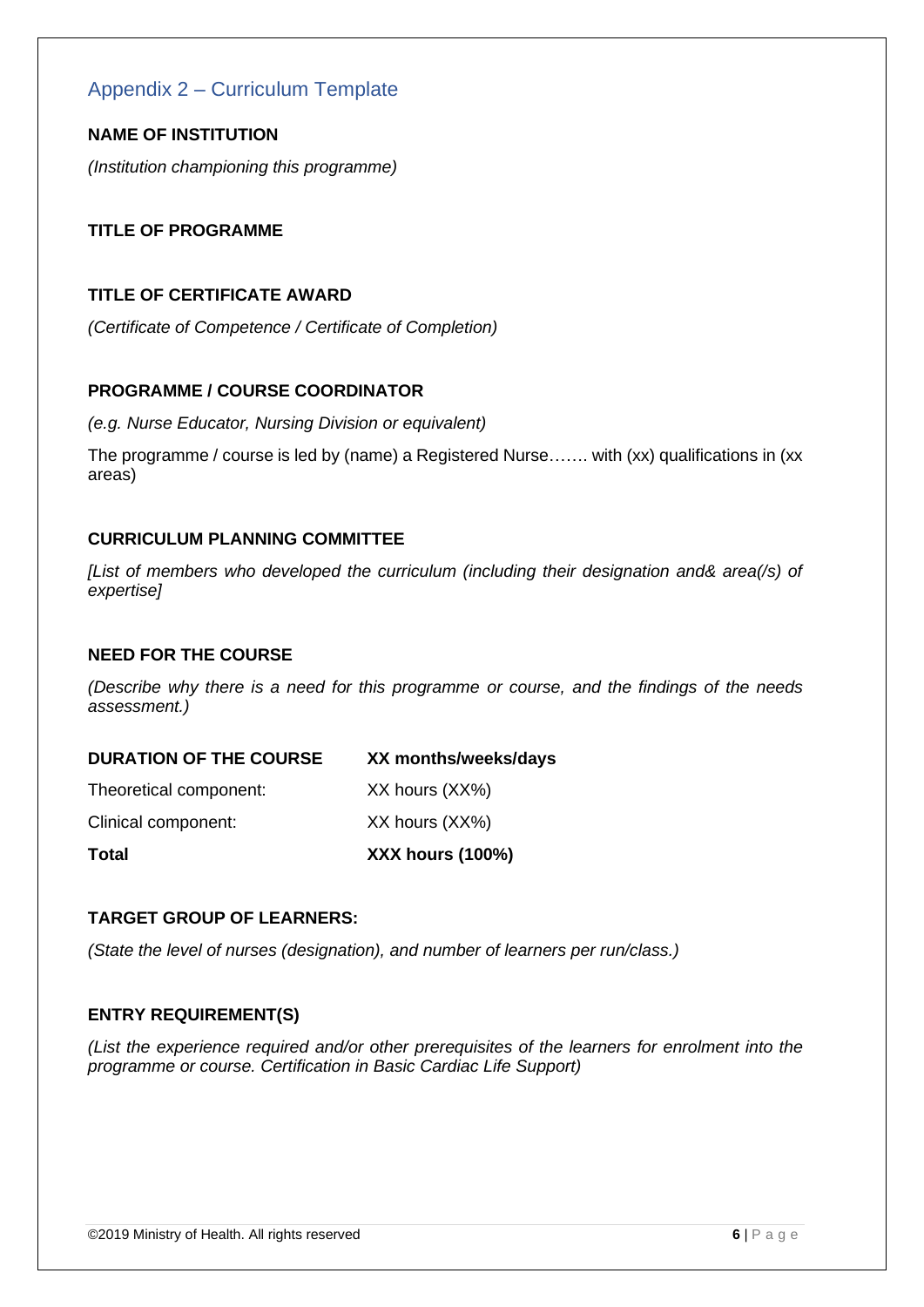#### **OVERVIEW OF THE COURSE**

*(Provide a general overview of the course - what it entails and what the learners will be learning. Note: It is a good practice to ensure that the aims, educational strategies and contents are structured according to an underpinning philosophy of teaching and learning that is best suited for teaching the required subject matter.)*

#### **AIM OF THE PROGRAMME / COURSE**

*(State overarching aim(s) or goal(s) that address or meet the needs identified in the needs assessment.)*

This course aims to equip the registered nurses to…..

#### **EXPECTED LEARNING OUTCOMES OF THE PROGRAMME OR COURSE**

*(Identify general objectives that will meet the aim(s) of the course. Use action verbs.)* 

Upon completion of this course, the learner will be able to:

- 1. apply ….
- 2. integrate …..
- 3. engage ….
- 4. analyse ….
- 5. perform ….

### **CORE CONTENT**

*(The content should align with the relevant competency framework.)*

#### **COURSE STRUCTURE**

| <b>Module</b>                   | <b>Title</b> | Lecture | <b>Practical/</b><br><b>Tutorial</b> | Self-<br><b>Directed</b> | <b>Total</b><br>(Hours) |
|---------------------------------|--------------|---------|--------------------------------------|--------------------------|-------------------------|
| 1                               |              |         |                                      |                          |                         |
| 2                               |              |         |                                      |                          |                         |
| 3                               |              |         |                                      |                          |                         |
| $\overline{4}$                  |              |         |                                      |                          |                         |
| <b>Theory hours</b>             |              |         |                                      |                          |                         |
| <b>Clinical practicum hours</b> |              |         |                                      |                          |                         |
| <b>TOTAL HOURS</b>              |              |         |                                      |                          |                         |

#### **TEACHING AND LEARNING STRATEGIES**

*(Describe the mode of delivery for the course, how learners are expected to learn and what strategies are applied to enhance retention and application of learned concepts.)*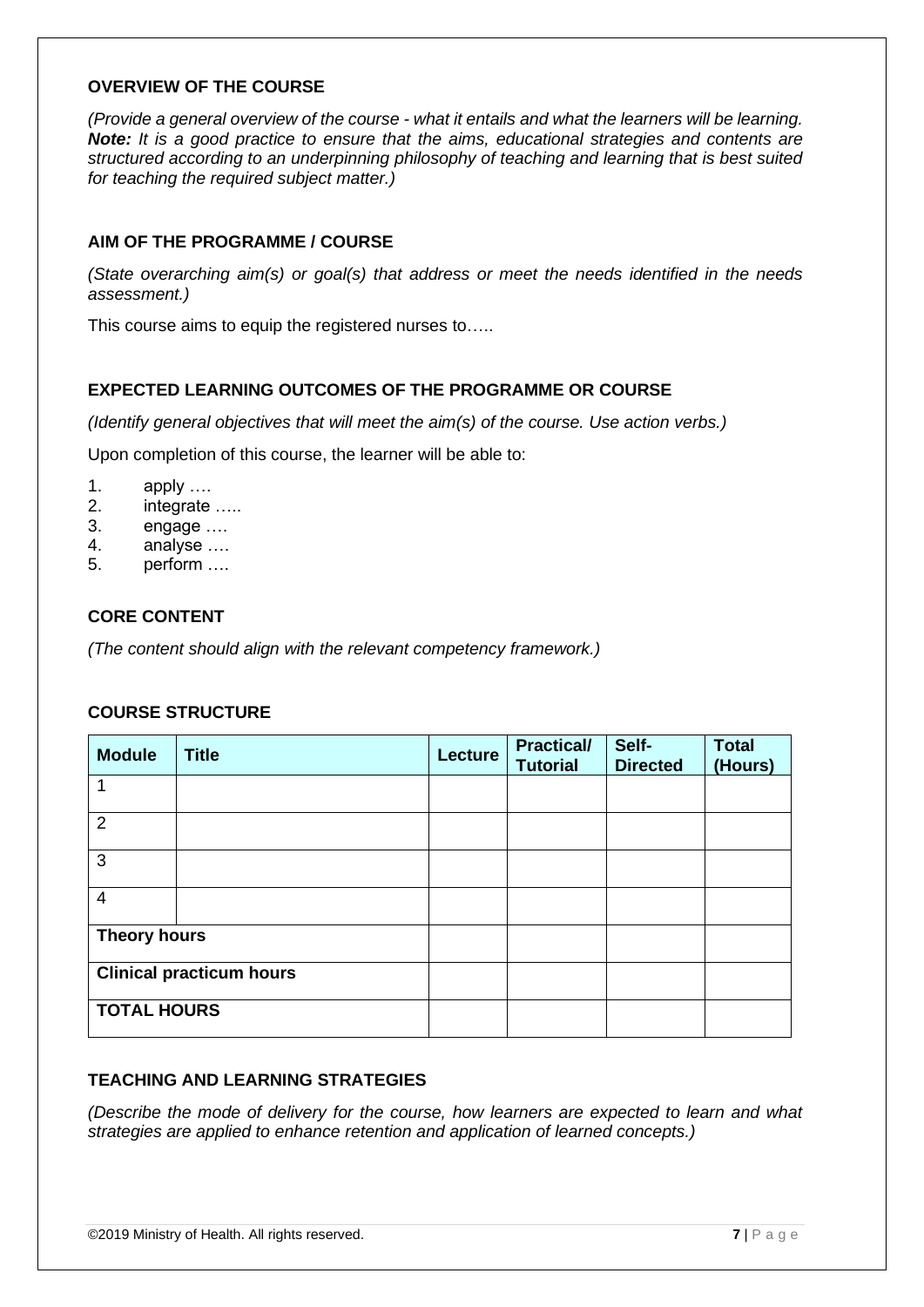### **ASSESSMENT METHODOLOGY AND WEIGHTAGE**

*(Describe the modes of assessment, passing scores, remediation and follow-up action for weak learners who fail assessments).* 

| Module | <b>Title</b> | Mode of Weightage<br>Assessment (%) |      |
|--------|--------------|-------------------------------------|------|
|        |              |                                     |      |
| ?      |              |                                     |      |
| 3      |              |                                     |      |
|        | <b>TOTAL</b> |                                     | 100% |

#### **Remediation for underperforming learners (during formative stage):**

#### **Passing mark and remediation for those who fail the summative assessment:**

The passing mark for the theoretical component is XX% out of 100%. Learners who score below the passing mark shall (describe remediation) and (follow up action).

#### **COURSE EVALUATION**

*(Describe how the course will be evaluated, how data will be collected and reported, what are the follow-up actions and plans for course management based on the evaluation.)*

#### **PHYSICAL FACILITIES**

*(What is available and utilised to facilitate teaching and learning?)*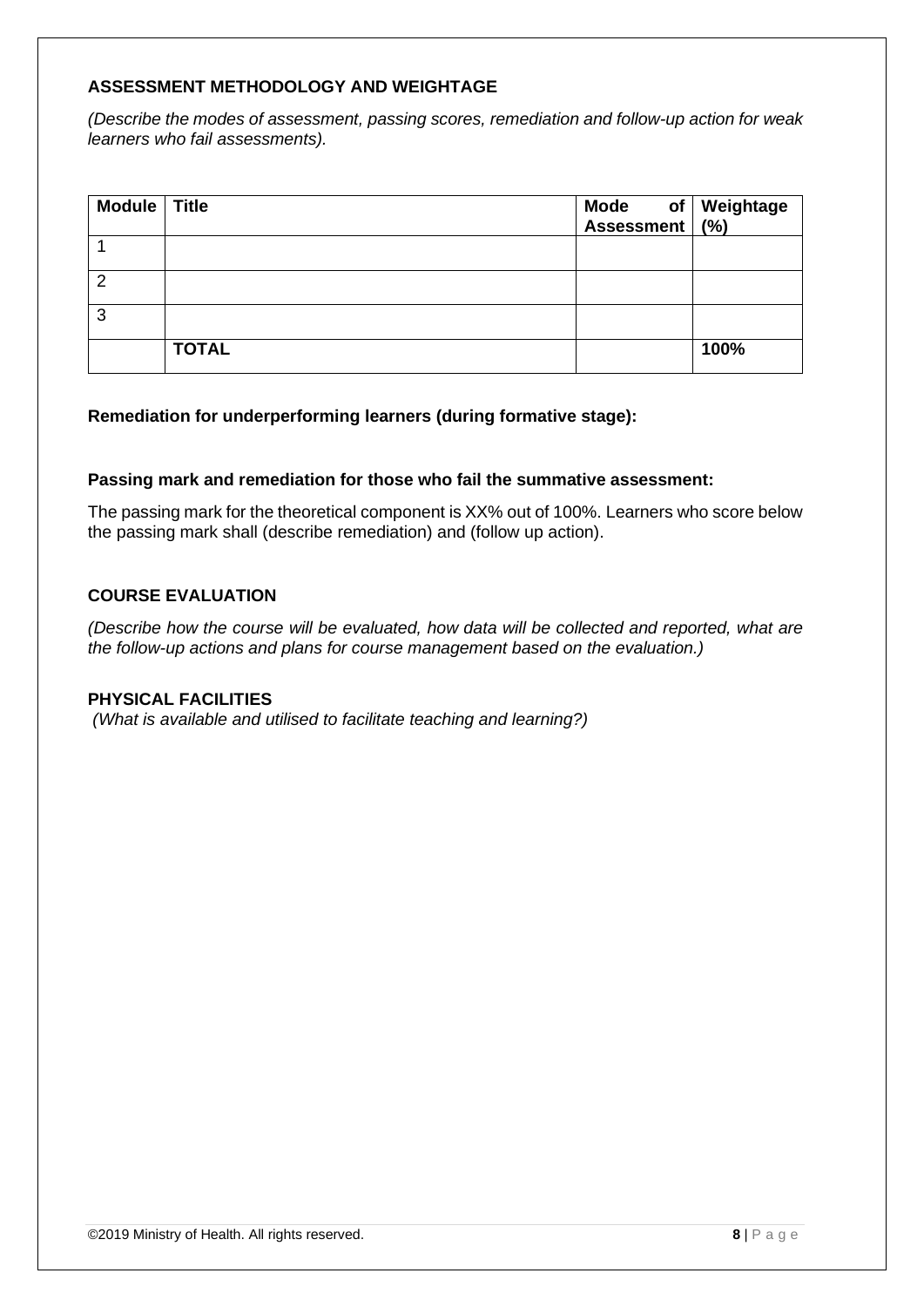#### **DETAILS OF MODULES**

*Please provide details for each module*

#### **MODULE x – (Module title – e.g. INTRODUCTION TO …..)**

#### **Duration**

| Theory    | xxhrs |
|-----------|-------|
| Practicum | xxhrs |
| Total     | xxhrs |

#### **Module Description**

e.g. This module focuses on the scope of ……. / introduces the concept of…

#### **Learning Objectives**

Upon completion of this module, the learner will be able to:

- 1. Relate….
- 2. Conduct …...
- 3. Determine …..
- 4. Appraise ….

#### **Course Content**

- **1. ……** 
	- $\bullet$  ……
	- •
- **2. …….**

#### **Assessment Methodology and Weightage**

*(List the assessments used and attach a sample of the forms)*

Written Assignment e.g. 200-word case study

#### **Competency**

*(List the assessments used and attach a sample of the forms)*

- 1. (Form 1)
- 2. (Form 2)

#### **Teaching Methodology**

*(Add to the list or delete as applicable)* Lecture Case discussions Clinical facilitation practice Group Discussion Micro-teaching Peer evaluation Role-Play

#### **Lecturers**

*(Add to the list or delete as applicable)* Senior Nurse Educators **Doctors** Allied Health Professionals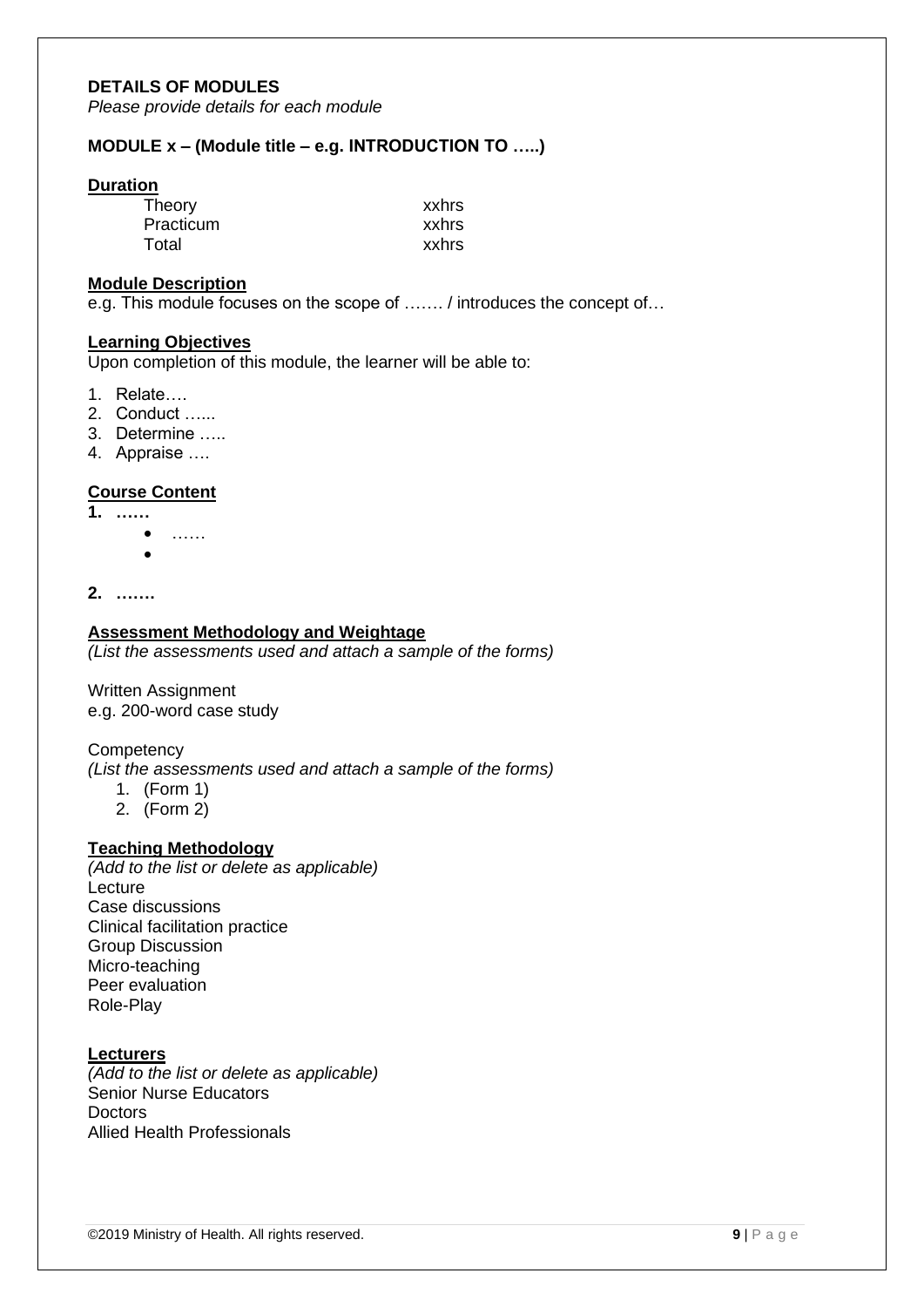Appendix 3 - Self-Evaluation Report for Workplace-Based Nursing Education



# **SELF-EVALUATION REPORT WORKPLACE-BASED NURSING EDUCATION**

<span id="page-10-0"></span>

| <b>Title of Programme/Course</b>              |   |                |
|-----------------------------------------------|---|----------------|
| <b>Name of Applicant</b>                      | ٠ |                |
| <b>Applicant's Designation</b>                |   |                |
| <b>Name of Institution</b>                    |   |                |
| <b>Date of Submission</b>                     |   |                |
| ©2019 Ministry of Health. All rights reserved |   | $10   P$ a g e |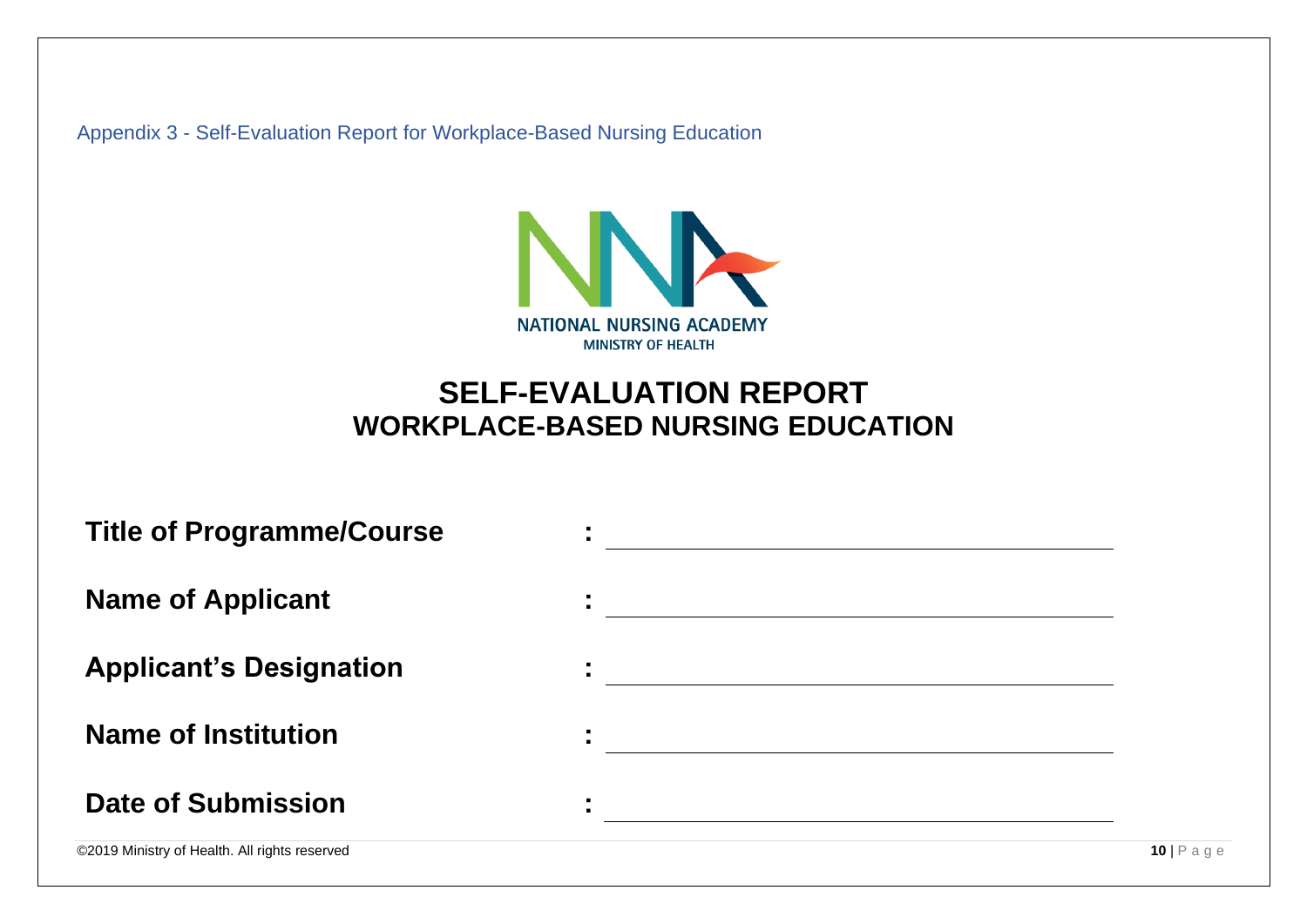#### **Standard One: Institutional Governance**

The institution that provides education for nurses shall ensure policies and practices reflect professional nursing standards and meet the needs and expectations of the community. Policies and practices are consistent with the Accreditation Standards for Workplace-Based Nursing Education of the National Nursing Academy (NNA).

| <b>SN</b> | <b>Quality Indicators</b>                                                                                                                                                                                                           | <b>Evidence</b><br>(make references / page no. in<br>curriculum) | Indicators (additional indicators can be included)                                                                    |
|-----------|-------------------------------------------------------------------------------------------------------------------------------------------------------------------------------------------------------------------------------------|------------------------------------------------------------------|-----------------------------------------------------------------------------------------------------------------------|
| 1.1       | The Head of Nursing Services or Training Department or equivalent<br>shall be responsible for maintaining nursing professional standards<br>and accreditation requirements in all aspects of the programme as<br>stipulated by NNA. |                                                                  | Job description of Head of Nursing Services or<br>Training Department or equivalent<br>(For initial application only) |
| 1.2       | The nursing programme or course is led by a Registered Nurse.                                                                                                                                                                       |                                                                  | • Curriculum vitae or/ job description<br>Practising certificate issued by SNB                                        |
| 1.3       | There is evidence that current policies and procedures guide the<br>programme/course administration, management and evaluation.                                                                                                     |                                                                  | Written policies and procedures                                                                                       |
| 1.4       | Nursing clinical faculty are involved in the development, review and<br>revision of programme policies and practices.                                                                                                               |                                                                  | Written policies and procedures                                                                                       |
| 1.5       | A record of the learner's education in the programme or course<br>maintained for verification shall include:<br>attendance records<br>$\mathbf{I}$                                                                                  |                                                                  | (i)<br>Attendance records<br>certificate<br>Sample<br>competence<br>of<br>(ii)<br>or<br>completion                    |
|           | (ii) assessment outcomes or results; and<br>(iii) modules completed                                                                                                                                                                 |                                                                  | Sample document indicating<br>completed<br>(iii)<br>modules and assessment results (applicable<br>to programmes only) |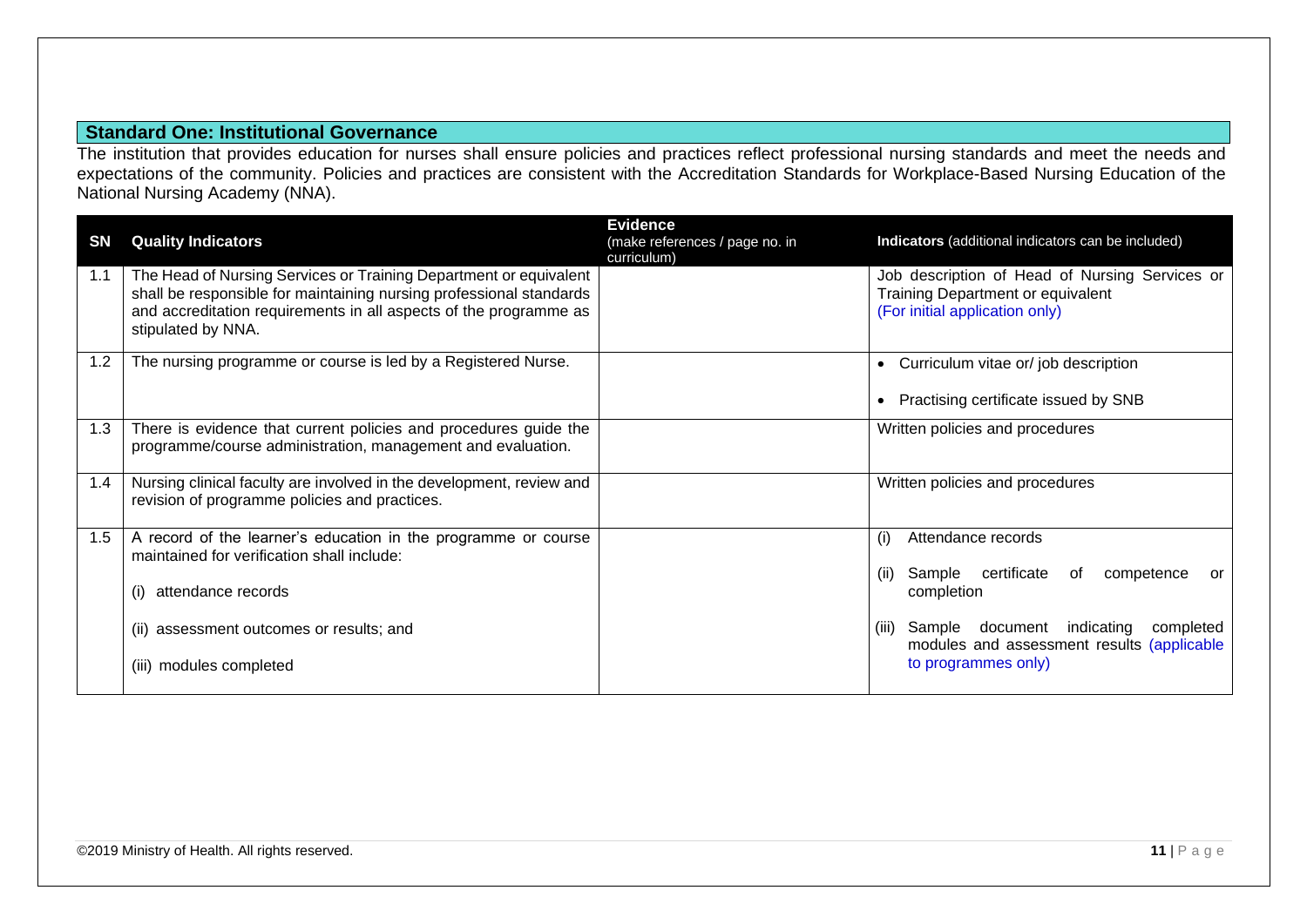### **Standard Two: Curriculum Development**

The curriculum provides correlated theory and practice to prepare learners with a level of competence required for safe and effective nursing care at the level relevant to the programme or course offered.

| <b>SN</b>        | <b>Quality Indicators</b>                                                                                                                                                                                                                                                                                                                                                                                                                                                                                                                                                                                                                                                                                                                                                           | <b>Evidence</b><br>(make references / page no. in<br>curriculum) | Indicators (additional indicators can be included)                                                                                                                                                                                                                                                                                                                                                                                                                                                                                                                                                                                             |
|------------------|-------------------------------------------------------------------------------------------------------------------------------------------------------------------------------------------------------------------------------------------------------------------------------------------------------------------------------------------------------------------------------------------------------------------------------------------------------------------------------------------------------------------------------------------------------------------------------------------------------------------------------------------------------------------------------------------------------------------------------------------------------------------------------------|------------------------------------------------------------------|------------------------------------------------------------------------------------------------------------------------------------------------------------------------------------------------------------------------------------------------------------------------------------------------------------------------------------------------------------------------------------------------------------------------------------------------------------------------------------------------------------------------------------------------------------------------------------------------------------------------------------------------|
| 2.1              | The programme or course shall specify the target learners.                                                                                                                                                                                                                                                                                                                                                                                                                                                                                                                                                                                                                                                                                                                          |                                                                  | Specify the target learners                                                                                                                                                                                                                                                                                                                                                                                                                                                                                                                                                                                                                    |
| $2.2\phantom{0}$ | The curriculum is developed by nurses who have formal education<br>or experience in curriculum development or both, subject matter<br>expert(s), and are currently practicing.                                                                                                                                                                                                                                                                                                                                                                                                                                                                                                                                                                                                      |                                                                  | List of members who developed the curriculum<br>(including their designation and area(s) of<br>expertise)                                                                                                                                                                                                                                                                                                                                                                                                                                                                                                                                      |
| 2.3              | The curriculum provides evidence of:<br>assessment of needs<br>(i)<br>a focus on the nursing response to healthcare needs of the<br>(ii)<br>population<br>(iii)<br>nursing as the primary focus of the programme<br>integration of theory with practice<br>(iv)<br>linkages between subject objectives, content, workplace-<br>(v)<br>based assessments and learning outcomes<br>teaching and learning strategies that enable the<br>(vi)<br>development of clinical reasoning, problem-solving and<br>critical thinking to achieve the expected outcomes of the<br>programme or course<br>there is evidence of a logical sequence of learning<br>(vii)<br>experiences<br>the programme or course is aligned with nationally<br>(viii)<br>recognised nursing competency frameworks. |                                                                  | Complete curriculum which includes:<br>need for the course is supported by industry<br>needs<br>clearly stated purposes and objectives of the<br>programme or course that are appropriate to<br>the scope of practice<br>list of teaching and learning strategies<br>list of measurable learning outcomes<br>table showing the alignment of subject<br>workplace-based<br>objectives,<br>content,<br>assessments and learning outcomes with<br>nursing competency frameworks.<br>table summarising number of modules, hours<br>of learning, theory, eLearning, practical,<br>clinical<br>practice,<br>workplace-based<br>assessment modes etc. |
| 2.4              | The clinical practice allows for purposeful or focussed learning<br>where the learner is guided or supervised in the application and<br>integration of knowledge and skills, and acquisition of professional<br>attitudes. (Applicable to programmes or courses that require clinical<br>practice.)                                                                                                                                                                                                                                                                                                                                                                                                                                                                                 |                                                                  | Clinical portfolio or log                                                                                                                                                                                                                                                                                                                                                                                                                                                                                                                                                                                                                      |
| 2.5              | There is evidence of representation from nurses in practice to<br>review or revise the programme or course. (Not applicable for initial<br>accreditation.)                                                                                                                                                                                                                                                                                                                                                                                                                                                                                                                                                                                                                          |                                                                  | Notes of meeting of curriculum development or<br>review workgroup or any forms of documentary<br>evidence                                                                                                                                                                                                                                                                                                                                                                                                                                                                                                                                      |

©2019 Ministry of Health. All rights reserved. **12** | P a g e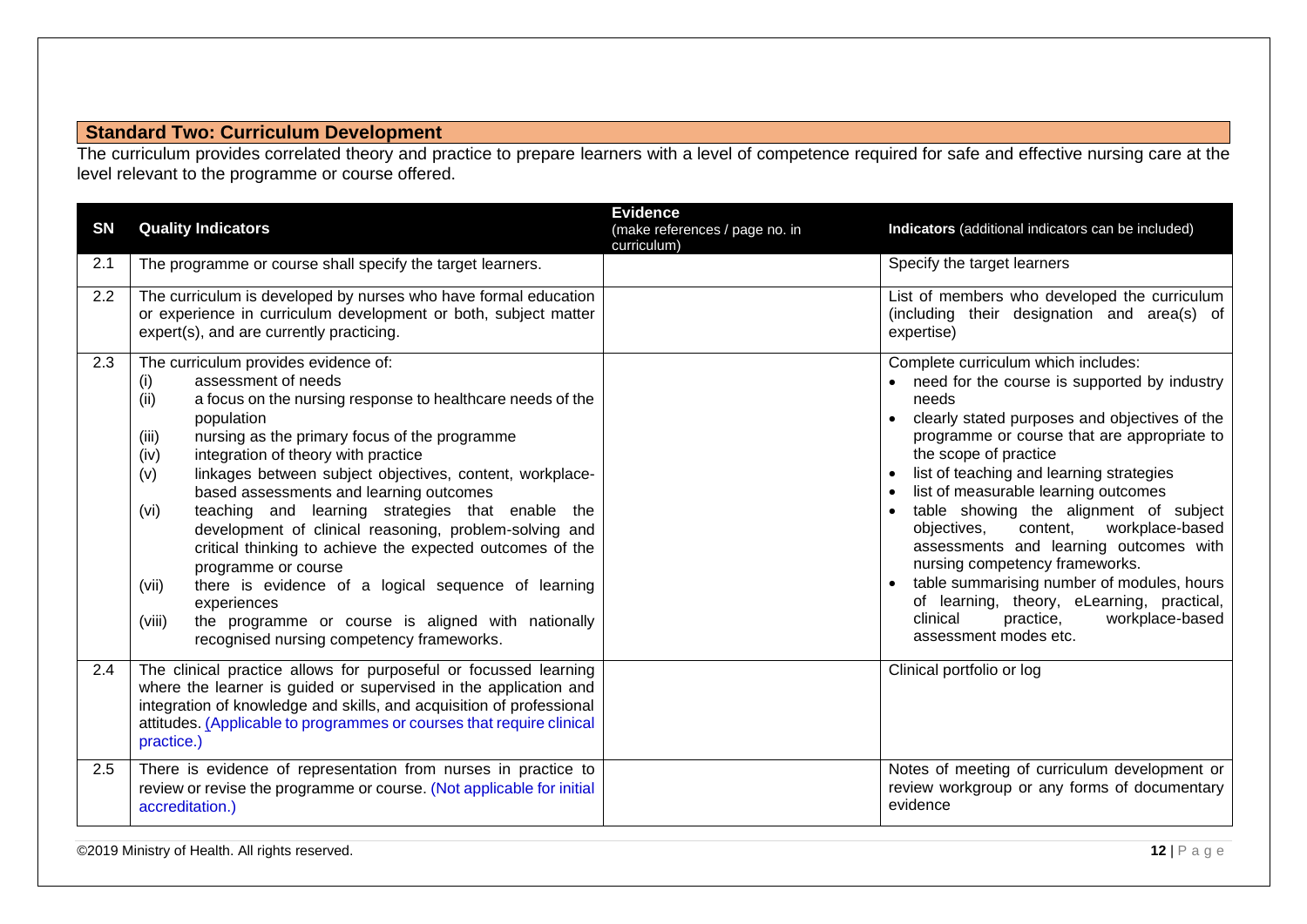#### **Standard Three: Assessment**

The curriculum incorporates a variety of approaches to workplace-based assessment. The workplace-based assessment and evaluation of learning is a continuous process of providing feedback on learners' progress and achievement of learning outcomes.

| <b>SN</b> | <b>Quality Indicators</b>                                                                                                                     | <b>Evidence</b><br>(make references / page no. in<br>curriculum) | Indicators (additional indicators can be<br>included) |
|-----------|-----------------------------------------------------------------------------------------------------------------------------------------------|------------------------------------------------------------------|-------------------------------------------------------|
| 3.1       | The assessment of workplace-based learning:                                                                                                   |                                                                  | Workplace-based assessment tools or                   |
|           | is based on a variety of strategies that are aligned with the subject<br>(i)                                                                  |                                                                  | forms                                                 |
|           | area, learning objectives, competencies, and expected learning<br>outcomes:                                                                   |                                                                  | Marking rubrics (where applicable)                    |
|           | measures the integration and application of knowledge, skills,<br>(ii)<br>attitude and behaviours required for professional nursing practice; |                                                                  |                                                       |
|           | (iii) has explicit marking rubric for each workplace-based assessment<br>component; and                                                       |                                                                  |                                                       |
|           | (iv) has a consistent approach to workplace-based assessment across<br>modules or subjects that are periodically reviewed and updated.        |                                                                  |                                                       |
| 3.2       | The assessors shall have experience or expertise in the subject area.<br>They shall show evidence of completion of a preparatory course on    |                                                                  | Curriculum Vitae (CV) of assessors                    |
|           | workplace-based assessment.                                                                                                                   |                                                                  |                                                       |

#### **Standard Four: Clinical Teaching Faculty**

The institution has sufficient qualified and capable clinical teaching faculty to provide leadership and to teach and guide learners to attain the objectives and outcomes of the nursing programme or course.

| <b>SN</b> | <b>Quality Indicators</b>                                                                                                                                                                                            | Evidence<br>(make references / page no. in<br>curriculum) | Indicators (additional indicators can be included)                                            |
|-----------|----------------------------------------------------------------------------------------------------------------------------------------------------------------------------------------------------------------------|-----------------------------------------------------------|-----------------------------------------------------------------------------------------------|
| 4.1       | clinical teaching faculty have<br>appropriate<br>The<br>professional<br>qualifications and experience for the subject they teach.                                                                                    |                                                           | • Curriculum Vitae (CV) of teaching faculty                                                   |
| 4.2       | Clinical teaching faculty shall show evidence of completion of a<br>preparatory course or equivalent in teaching, learning and assessment.                                                                           |                                                           | Relevant qualifications, certifications indicated in<br>curriculum vitae                      |
| 4.3       | There shall be evidence of ongoing competence and development in<br>teaching and learning for clinical teaching faculty:<br>periodical evaluation by learners or peers, or both<br>continuing professional education |                                                           | Programme or course evaluation<br>Peer assessment, feedback<br>Record of continuing education |